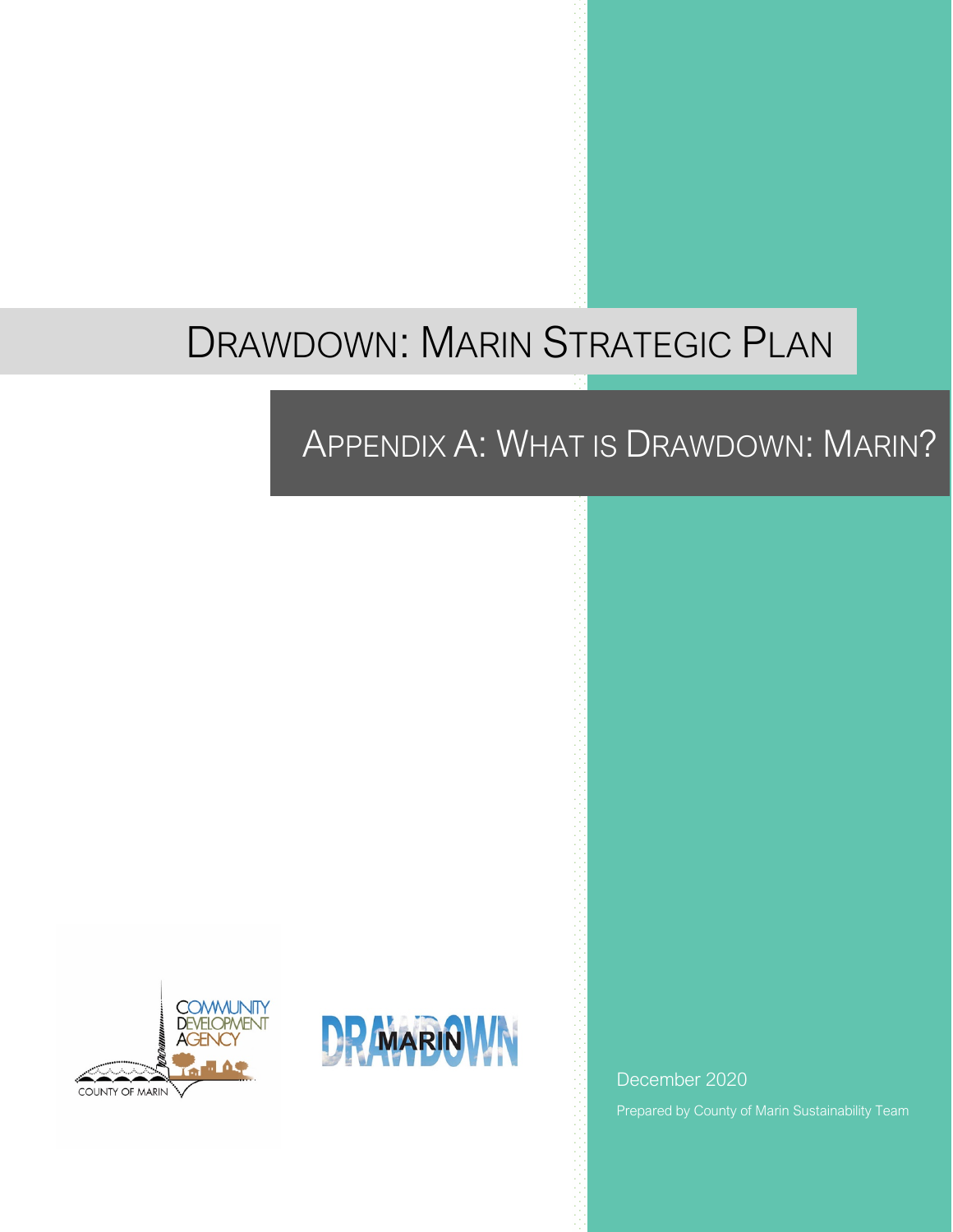## APPENDIX A WHAT IS DRAWDOWN: MARIN?

On October 3, 2017, the Marin County Board of Supervisors adopted Resolution 2017-04 – "Supporting Actions to Dramatically Reduce Carbon Emissions and Achieve a Climate Resilient Future." The resolution committed the Board to working with County staff and community leaders to develop and implement policies that will dramatically reduce greenhouse gas emissions and prepare the County for climate change impacts. These policies and the overarching effort were branded Drawdown: Marin (www.drawdownmarin.org). Drawdown: Marin was further refined to include six Focus Areas:

Renewable Energy, Buildings and Infrastructure, Transportation, Carbon Sequestration, Local Food and Food Waste, and Climate Resilient Communities

## COLLECTIVE IMPACT INITIATIVE

Drawdown: Marin is a Collective Impact Initiative. It aims to coordinate activities by creating a network of individuals and organizations working toward achieving the Drawdown: Marin goals. There are five conditions for success:

- 1. Developing a common agenda: All participants have a shared vision for change
- 2. Shared Measurements: Agreement on ways success will be measured and reported
- 3. Mutually Reinforcing Activities: Community activities are coordinated through a mutually reinforcing plan
- 4. Communication: On-going communication that builds trust and collaboration
- 5. Backbone Organization: A separate organization that can plan, manage, and support the initiative

The County of Marin is serving as the initial backbone organization. It hired one staff person to serve as the project coordinator. The Drawdown: Marin Coordinator (Coordinator) is responsible for staffing and managing the Stakeholder Collaboratives, Community Outreach Partnership (COP), and the Executive Steering Committee (ESC). The Coordinator is also responsible for developing a Strategic Plan, developing/implementing a comprehensive community engagement campaign, and identifying a long-term funding mechanism and decision-making framework so Drawdown: Marin can decide what solutions to implement and when to achieve the Vision and Goals.

## **VISION**

Marin reverses its impacts on climate change by implementing local solutions as we create a thriving, equitable, and resilient future for all.

## GOALS

- 60% reduction of greenhouse gas (GHG) emissions below 2005 by Marin County by 2030
- Drawdown: Marin GHG emissions by Marin County below zero by 2045

## GUIDING PRINCIPLES

The ESC developed seven Guiding Principles to help it evaluate the Collaborative Solutions. See Appendix D for more information on these principles.

## DRAWDOWN: MARIN PARTICIPANTS

Over 150 people were or are involved in Drawdown: Marin in one or more of the following ways:

#### **ESC**

The purpose of the ESC is to deliberate, advise, and provide strategic oversight for the Drawdown: Marin initiative. The ESC developed the Drawdown: Marin Vision, Goals, Guiding Principles, and Solutions Evaluation Criteria